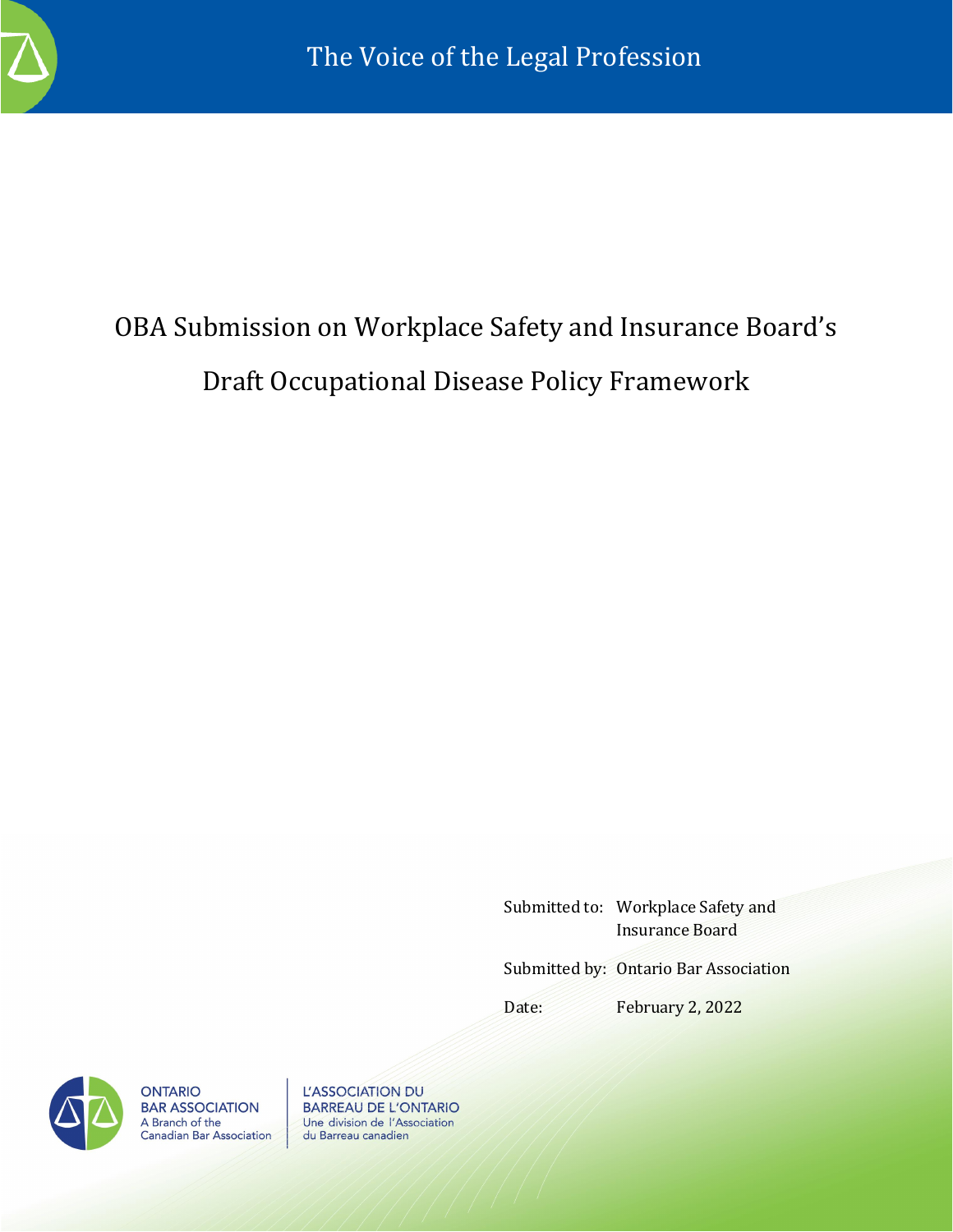

## **Table of Contents**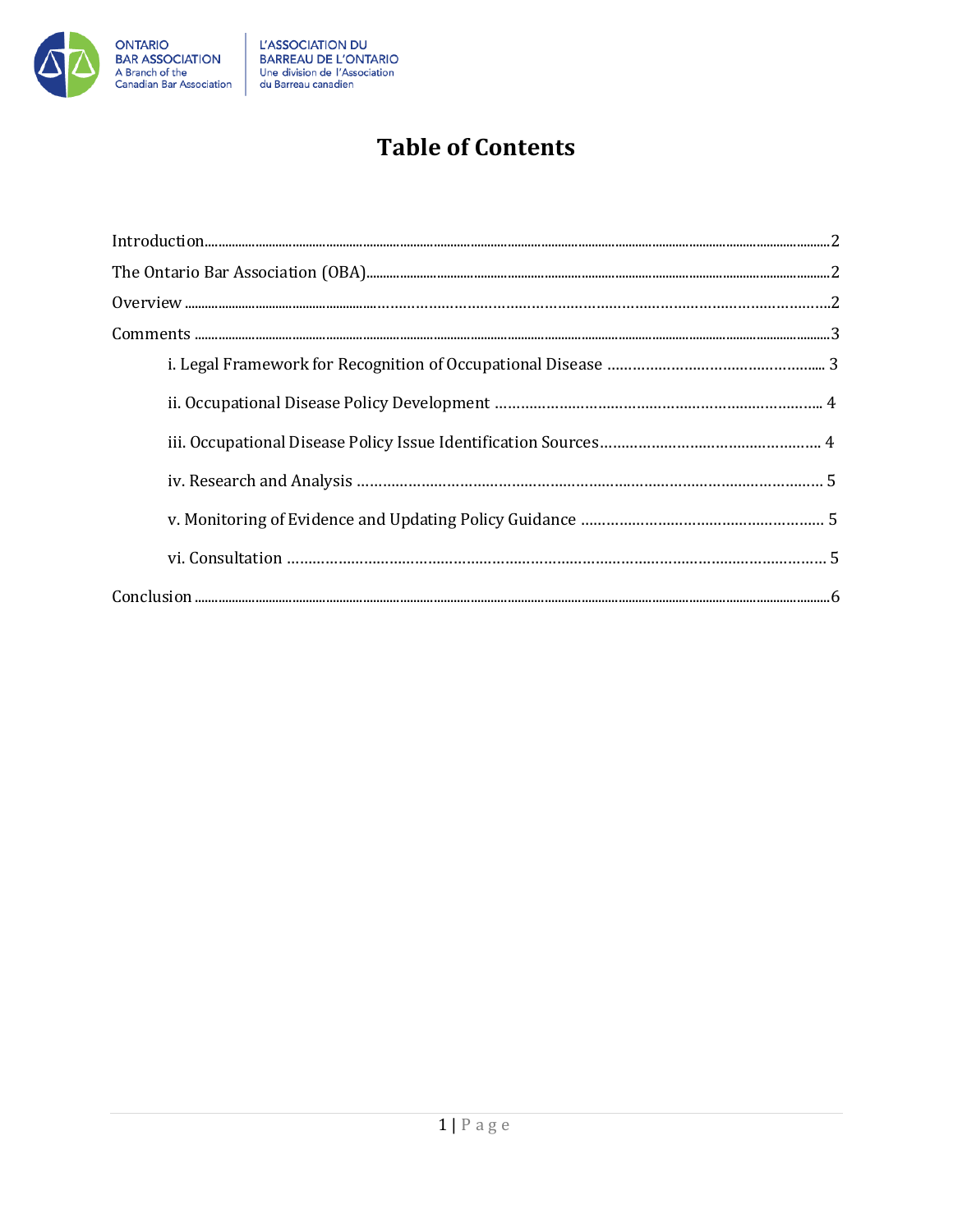

## <span id="page-2-0"></span>**Introduction**

The Ontario Bar Association (the "**OBA**") appreciates the opportunity to make this submission to the Workplace Safety and Insurance Board ("**WSIB**") in respect of the draft occupational disease policy framework ("the **draft Policy**").

## <span id="page-2-1"></span>**The Ontario Bar Association (OBA)**

The OBA is the largest and most diverse volunteer lawyer association in Ontario, with over 16,000 members who practice on the frontlines of the justice system, providing services to people and businesses in virtually every area of law in every part of the province. Each year, through the work of our 40 practice sections, the OBA provides advice to assist legislators and other key decisionmakers in the interests of both the profession and the public, and delivers over 325 in-person and online professional development programs to an audience of over 12,000 lawyers, judges, students and professors.

This submission was prepared by the Workers' Compensation Section of the OBA. The Workers' Compensation Section includes counsel for employers; counsel for injured workers, both in a unionized and nonunionized environment; and neutral lawyers who work at the WSIB and the Workplace Safety and Insurance Appeals Tribunal ("**WSIAT**"). Our members represent injured workers and employers at the WSIB, before the WSIAT and with private insurance claims and this submission has been developed with input and consensus from both employer and worker counsel.<sup>1</sup>

### **Overview**

We commend the WSIB for their important work on setting out the objectives and framing of the draft Policy.

We recommend that the draft Policy address in more detail WSIB's proposed approach to key areas in the processing and adjudication of occupational disease claims. More specifically, we recommend

<sup>1</sup> Our neutral members do not get involved in policy development within the workplace insurance system.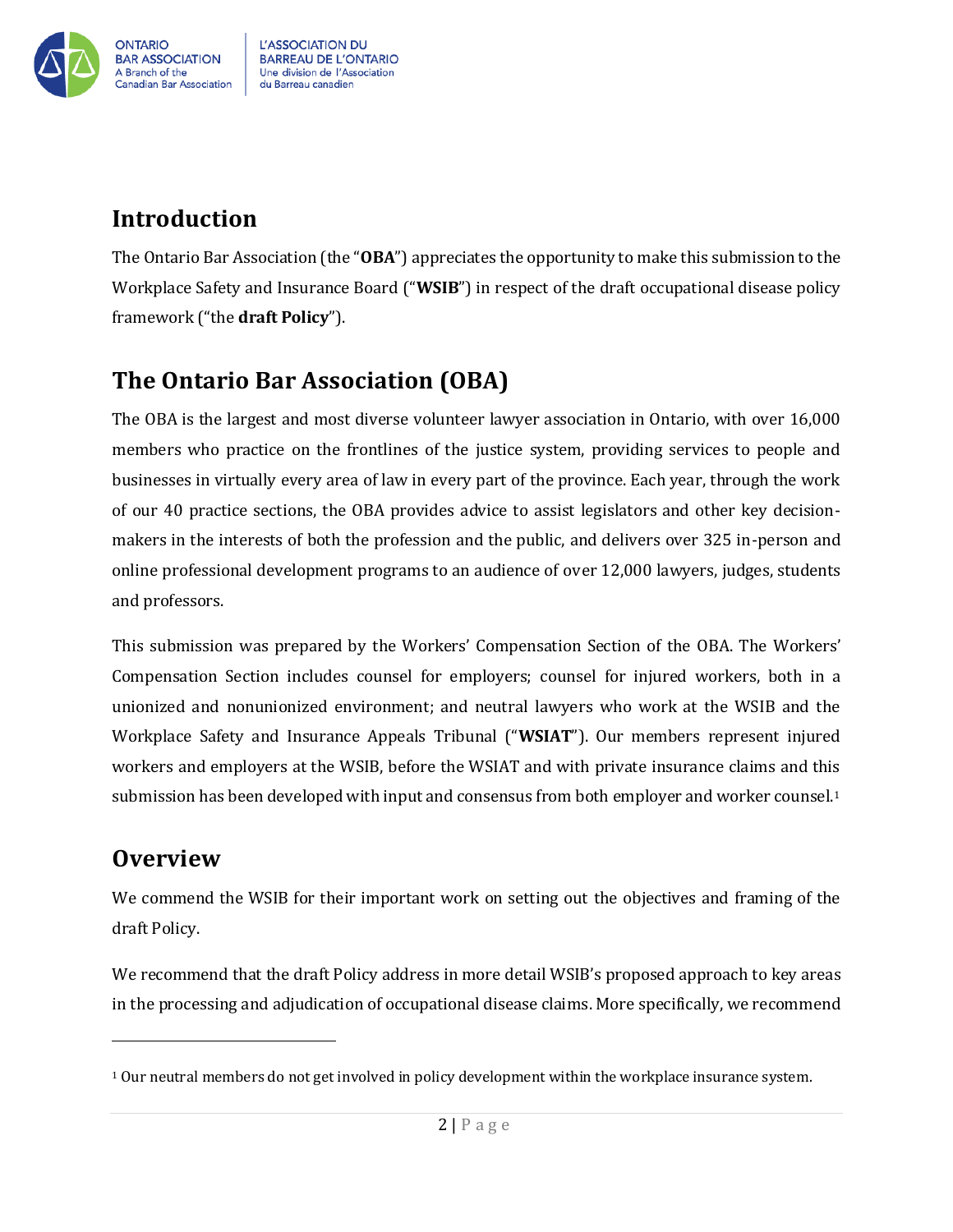

two fundamental improvements to the draft Policy: (1) to increase transparency, the WSIB should articulate and consult with stakeholders on the level of evidence necessary to schedule a disease or create an operational policy; and (2) in terms of research and analysis, the WSIB should recognize a more important role for different types of evidence.

For the purposes of the public consultation, this submission focuses on the proposed sections in the Draft Policy and we have provided commentary where we see further development and consultation on the framework to assist in achieving the identified objectives.

## **Comments**

The draft Policy addresses one of the most important elements of Ontario's workers' compensation system, which has a major human and financial impact for workers and employers. We strongly agree that a transparent and meaningful policy framework is needed for the guidance of the stakeholders and WSIB itself, as stated in the third bullet under the framework.2 This is vital for the WSIB to carry out its statutory mandate.

We are also in agreement on the overall importance of basing policy on research findings within the context of the legal test for causation. This is subject to the right of both workplace parties to provide additional evidence from other sources, which we address later in this submission.

#### **i. Legal Framework for Recognition of Occupational Disease**

For both employers and workers, the legal framework is at the heart of the draft Policy. This is because the *Workplace Safety and Insurance Act* ("the **Act**") has provided significant direction and guidance to WSIB in addressing occupational disease. The Act establishes several categories within which occupational diseases may be addressed. These range from an irrebuttable presumption of work-relatedness in Schedule 4, to a rebuttable presumption in Schedule 3, to diseases adjudicated pursuant to WSIB policies and finally to adjudication on a case-by-case basis ("the **Categories**"). The

<sup>2</sup> Draft Occupational Disease Policy Framework – Consultation Paper, "Introduction", which states "The framework: …facilitates the creation of clear and updated policy guidance to support timely and consistent decision-making, and to help the WSIB fulfill its legislative obligations to workers, and to survivors of deceased workers who experience an occupational disease due to the nature of their employment".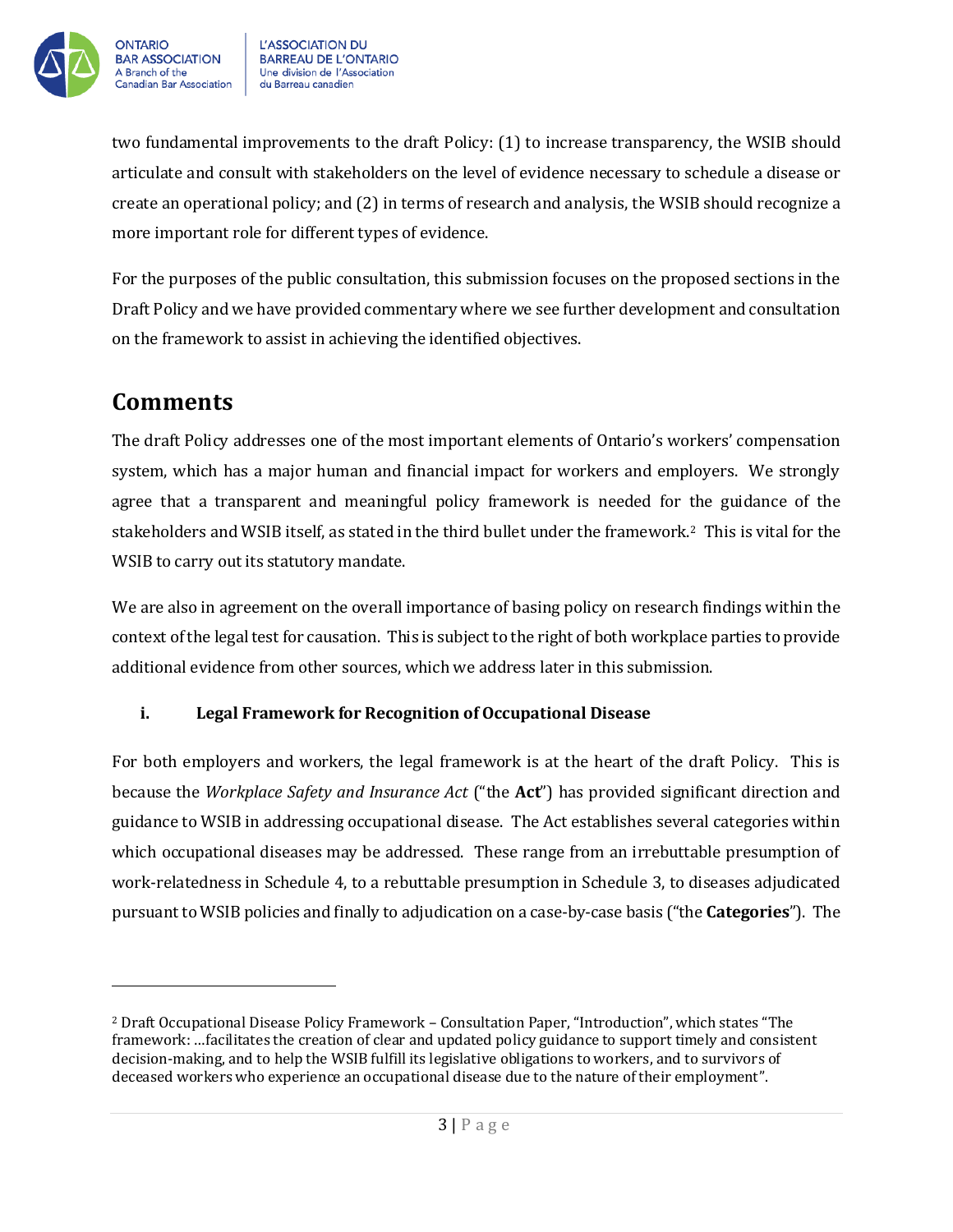

way in which the WSIB allocates a specific health condition into one of the four Categories is of course a vital matter to employers and workers in Ontario.

We agree with how the WSIB has framed these Categories in the draft Policy. In particular, we believe the Categories reflect the scientific evidence relevant to each type of case while allowing for adjudicative flexibility in cases where evidence may be non-specific or not clearly defined.

The key issue that we do not see addressed in the draft Policy is what specific approaches the WSIB will be taking to determine whether a health condition goes into Schedule 4 versus Schedule 3 versus a policy or disablement. For example, are there specific excess risk ratios in epidemiological studies which might provide guidance?

The OBA recommends that the WSIB provide a clearer approach on how it intends to determine whether a health condition goes into Schedule 4, Schedule 3, a policy or disablement. Worker and employer advocates and organizations will not necessarily agree on the specifics, but without any guidance, we are left with no indication as to what result will come from WSIB's reviews of various health conditions.

#### **ii. Occupational Disease Policy Development**

Both the worker and employer advocates in our Section welcome the articulation by WSIB of guiding principles for policy development. This is important for transparency.

However, we do not agree with proposed Principle 2 (policy development will be consistent with the WSIB's strategic direction). Policy development must be fundamentally based on the legal principles in the Act and the best available evidence, not on whether the approach is consistent with the strategic direction of the WSIB.

The OBA recommends that the draft Policy be amended to remove Principle 2.

#### **iii. Occupational Disease Policy Issue Identification Sources**

The relationship between a disease, or group of diseases, and an occupational risk factor(s) are identified a number of ways. When identified issues are targeted for further investigation, they stem from a number of sources, which have been set out in the draft Policy.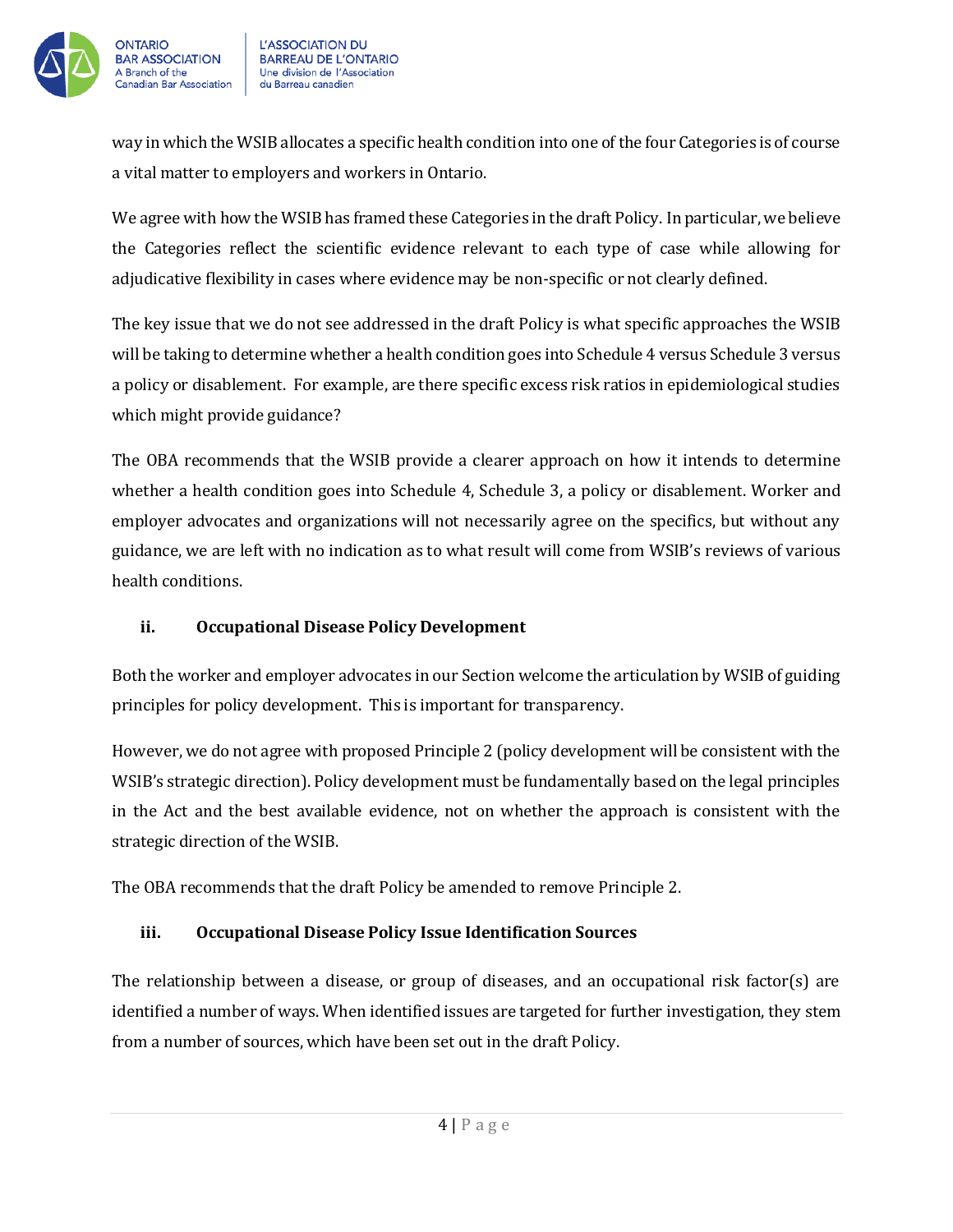

The employer and worker members of our section agree on the main sources of issue identification as proposed in the draft Policy. Of particular importance is the identification of a cohort of claims with a single employer or within an industry. This tends to be the main way that both employers and workers discover that there may be a problem.

#### **iv. Research and Analysis**

In the research and analysis stage, the draft Policy places a high value on systematic literature reviews. Generally speaking, these reviews tend to relate to specific exposures, e.g., risk ratios for various levels of exposure to radon, asbestos, benzene, etc. While such reviews are valuable, both the worker and employer members of our section would like the WSIB to recognize a more important role for workplace-based research and multiple/combined exposures, which are not well addressed by systematic reviews.

We recommend that both workplace parties reserve the right to bring forward evidence from frontline situation in various workplaces and sectors.

#### **v. Monitoring of Evidence and Updating Policy Guidance**

The draft Policy states that WSIB will continually monitor developments within the scientific evidence that may be relevant to understanding the relationship between occupational risk factors and disease outcomes.

While the OBA agrees with requiring WSIB to continually monitor the development of the science, we recommend that it should also include the monitoring of other key information, especially emerging trends in disease among workers with occupational exposures.

#### **vi. Consultation**

The OBA supports the need for consultation on proposed policy changes. With the benefit of stakeholder consultation, clear and updated policy guidance will be of benefit to all interested parties.